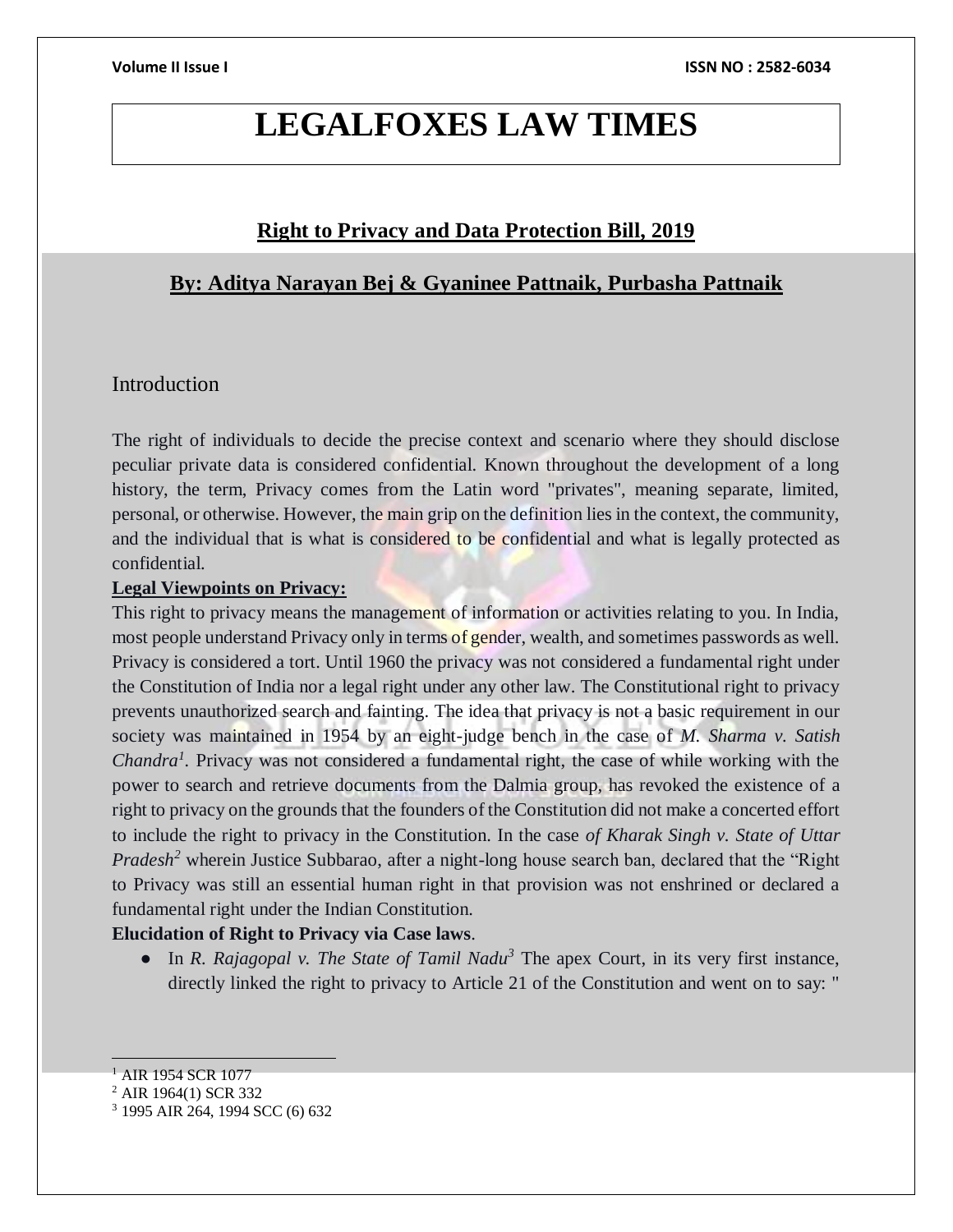including family, marriage, childbearing, motherhood, childbearing, education, and much more".

- In *Ram Jethmalani & Ors v. Union of India & Ors<sup>4</sup>* Supreme Court categorically held the requirement of the state not to make public any private information about an individual, which would violate the person's privacy. A nine-judge panel of the Supreme Court on 24 August 2017 declared privacy as an integral part of Part III of the Indian Constitution, which shall include our basic rights, ranging from rights related to equality (Articles 14 to 18); freedom of speech and Article 19 (1) (a)); freedom of movement (Section 19 (1) (d)); protection of health and personal freedom (Article 21) and others. These fundamental rights are inalienable and may not be granted or revoked by law. In addition, all administrative rules and regulations must be complied with.
- Government proposed biometrics-based ID system was challenged by retired High Court Judge Puttaswamy making the biometrics responsible for access to government services and benefits. The government has requested that the Constitution does not provide any direct protection of the right to privacy. Confidentiality is considered by the court, as in the case of essential freedoms or freedoms guaranteed under Article 21 which states: "No one shall be arbitrarily deprived of his life or freedom except by the law established by law".
- In 2017 after the passing of *K.S Puttaswamy v. The Union of India*<sup>5</sup>, which overturned Khakak Singh's case, ruled that privacy rights were a fundamental right.

# **Privacy as Control over Information and Data Protection:**

Only the information owner decides the disclosure of the information. For example, confidentiality can be considered critical if an employee working for a government tax office looks at the records of anyone other than his or her own interest as there is no data protection authority in India. In addition, the IT Act of 2000 contains various provisions that allow for the termination, employment and removal of digital definitions. It also provides the collection and monitoring of traffic data. It also allows governments to set national encryption standards. Projects such as the Central Monitoring System, NATGRID, Phone & Internet Interception used by the police make State employment very high. OUR MISSION YOUR SUCCESS

# **The Personal Data Protection Bill, 2019**

The Minister of Technology and Information Technology, Mr Ravi Shankar Prasad, on December 11, 2019, introduced the Personal Data Protection Bill, 2019 in Lok Sabha. The Bill strives to provide for the protection of personal information and establishes the respective Data Protection Authority respectively. The framework of the Personal Data Protection Bill is currently being considered. To date, the current data protection framework is enshrined in the Information

<sup>4</sup> WRIT PETITION (CIVIL) NO. 176 OF 2009

l

<sup>5</sup> WRIT PETITION (CIVIL) NO. 494 OF 2012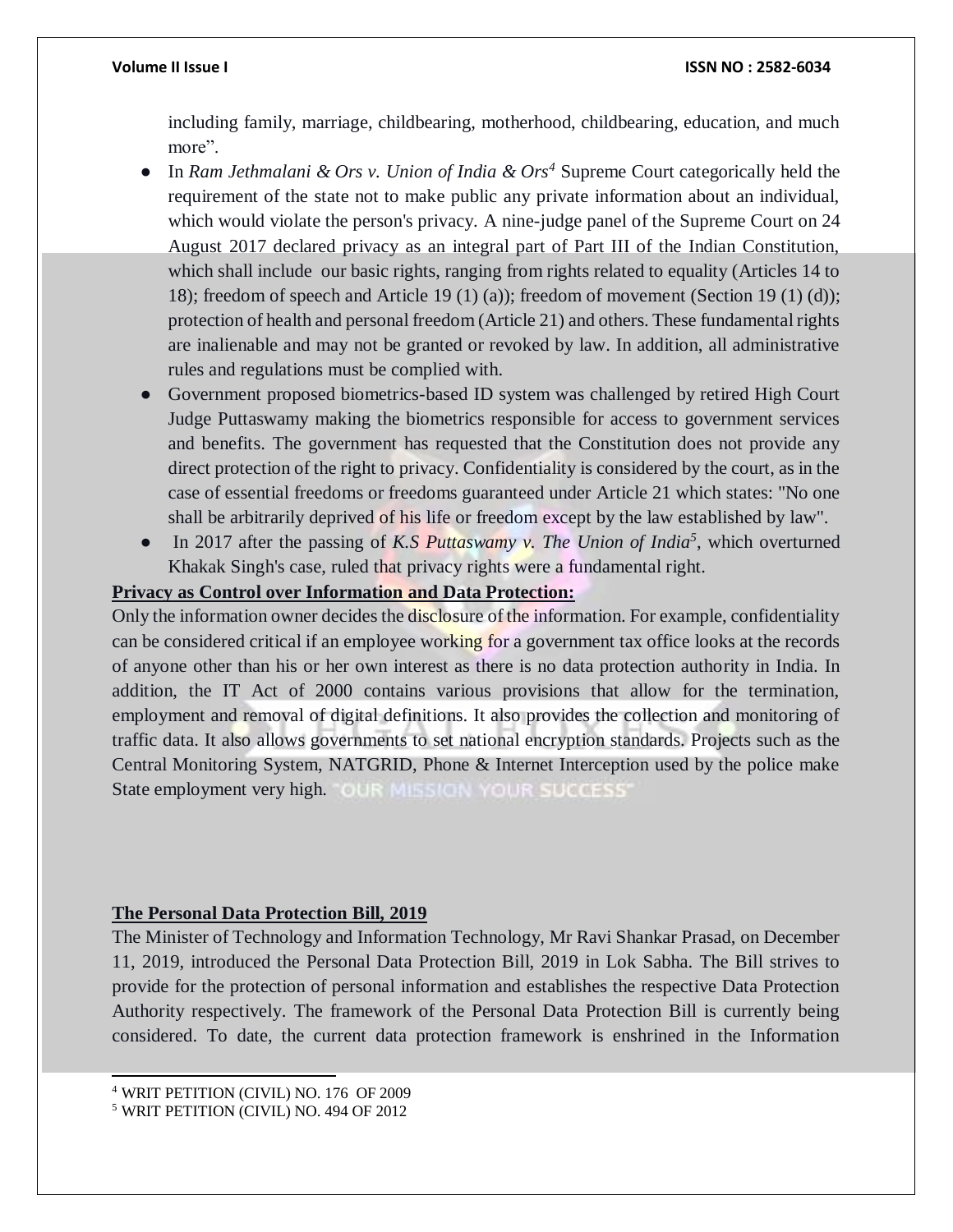Technology Act, 2000 ("IT Act") and its subordinate laws, most importantly Information Technology with sound security procedures and strict personal data and information laws, 2011 (" IT Rules "). The bill is a mirror and seems to allow for parts of the Federal data privacy mechanisms integrated with the data management system in the United States. This perhaps demonstrates a completely different understanding of how human rights are related to the protection of online speech and data privacy. The U.S, it views online data protection and information as less of a burden on the government than, for example, many European Union counterparts. India as a global leader in democratic data management has high levels of international internet policy participation - that is, work in the UN General Assembly and elsewhere.

# **Applicability and Provisions of the Bill**

To avoid any important data to be copied to a country, the target country must use it to protect adequate privacy of the data and not to prevent access to Indian law from that data. The Bill regulates the processing of personal data based on character traits, personal attributes, biometrics, gender status, religious beliefs, etc.

a) government,

b) companies based in India, and

c) Foreign companies that process personal information of Indian people.

Data relating to features, or proprietary features, which can be used to identify a person, is called Personal Data. The bill excludes certain particular data such as delicate personal data, including financial data, biometric data, caste, religious or political beliefs, or any other category of information defined in consultation with relevant authorities and the sector director, by. In addition to retaliation, stipulating what needs to be done with regard to data retention, the evidence of compliance with the bill is not yet clear in its determination whether such retention will exceed the objective requirements under Section 4 of the Bill.

# **Compliance with Data Protection and Fiduciary Data:**

A business or person that determines the main purpose or agenda behind processing of such personal information. This processing proceeds according to purpose, collection, and final limits. Fiduciary controls how data is processed and why it is processed personally by a third party, data processor. All credible information is expected to undergo specific disclosure and culpability measures such as (i) the use of safety measures (such as data encryption and data protection), and (ii) the development of instruments for resolving criticisms against individuals. The procedures should also include verification of age and age of consent of parents when considering sensitive personal information of children. Such data processing has become an important source of revenue for large companies (depending on your online and preferred practices, but without prior knowledge).

The Bill sets out certain individual rights (or principal data). This includes the right to (i) receive automatic validation from a person who knows whether their information has been used, (ii) to seek redress for incorrect, incomplete, or outdated personal data, (iii) In some cases, personal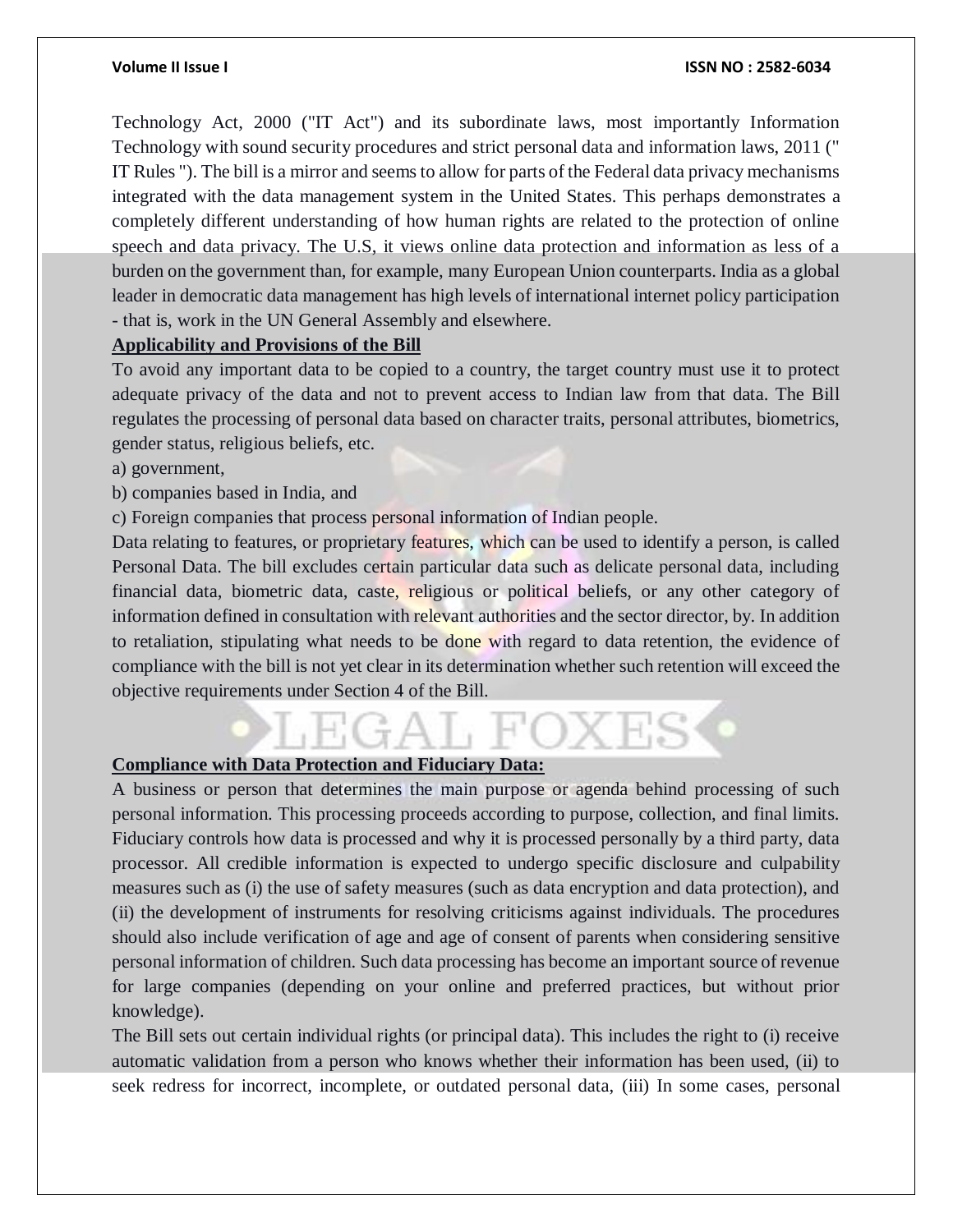## **Volume II Issue I ISSN NO : 2582-6034**

information may be transported to any other data affidavit in some cases, and (iv) prevent further disclosure of its information by your spouse if it is no longer required or else upon the revocation of the permit.

# **Reasons to process personal information:**

The Bill allows for the processing of information by fraudulent persons as long as the consent is granted by each individual. However, in some cases, personal information is processed without permission. These include: (i) whether the State requires it to provide benefits to individuals, (ii) legal action, (iii) response to an emergency medical emergency.

# ● **Social media mediators:**

The Bill provides for the sharing of information and will include mediators who make online communications between the user and. Mediators, who have certain responsibilities for their actions that are guaranteed to affect the democracy or social structure, provide a secure consumer authentication instrument for consumers in India. Consumers over the notified threshold, too.

# ● **Data Protection Officer:**

The Information Officer recognized by the Bill may: (i) take steps to ensure protection of the public interest, (ii) prevent the misuse of personal data, and (iii) ensure compliance with the Bill. It will be chaired by 6 members, with 10 years of expertise in information protection and information technology. The instructions of the Authority are usually submitted to the Appeal Tribunal. Appeals from the Tribunal will go to the Supreme Court.

# ● **Data Transfer Outside India:**

Upon unequivocally being approved by a person, sensitive personal information may be transferred outside India for processing, and subject to certain additional conditions. However, such sensitive personal information will still be stockpiled in India. Personal information required as sensitive personal data by the government can only be processed in India.

# **Exceptions**

The central administration may relieve any of its organs from the provisions of the Act: (i) for the purpose of state security, public order, monarchy and integrity of India and foreign relations, and (ii) to prevent the promotion of such criminal offense (eg detention without a permit) in this regard the above items. For definite purposes, the processing of personal data is also excused from provisions of the Bill such as (i) the protection, investigation, or prosecution of any offense, or (ii) personal, internal, or (iii) reporting commitments. However, such analysis must be clear, concise, and legitimate, with safeguards.<sup>6</sup>

# **Offences**

 $\overline{a}$ 

Offences under the Bill include: and (ii) failure to conduct data business, data analysis, fined by five crore rupees or 2% of annual fiduciary<sup>7</sup> profit, whichever is higher. Re-identification and

<sup>&</sup>lt;sup>6</sup>Indian Personal Data Protection Bill 2019 - Key Highlights, (February 8, 2020)[, https://previewtech.net/data](https://previewtech.net/data-protection-bill-2019)[protection-bill-2019](https://previewtech.net/data-protection-bill-2019)

 $7$  Personal Data Protection bill proposes jail term for executives, up to Rs 15 crore penalty for data misuse, (Dec 04, 2019)[, https://economictimes.indiatimes.com/tech/internet/personal-data-protection-bill-proposes-jail-term-for-](https://economictimes.indiatimes.com/tech/internet/personal-data-protection-bill-proposes-jail-term-for-executives-up-to-rs-15-crore-penalty-for-data-misuse/articleshow/72370222.cms?utm_source=contentofinterest&utm_medium=text&utm_campaign=cppst)